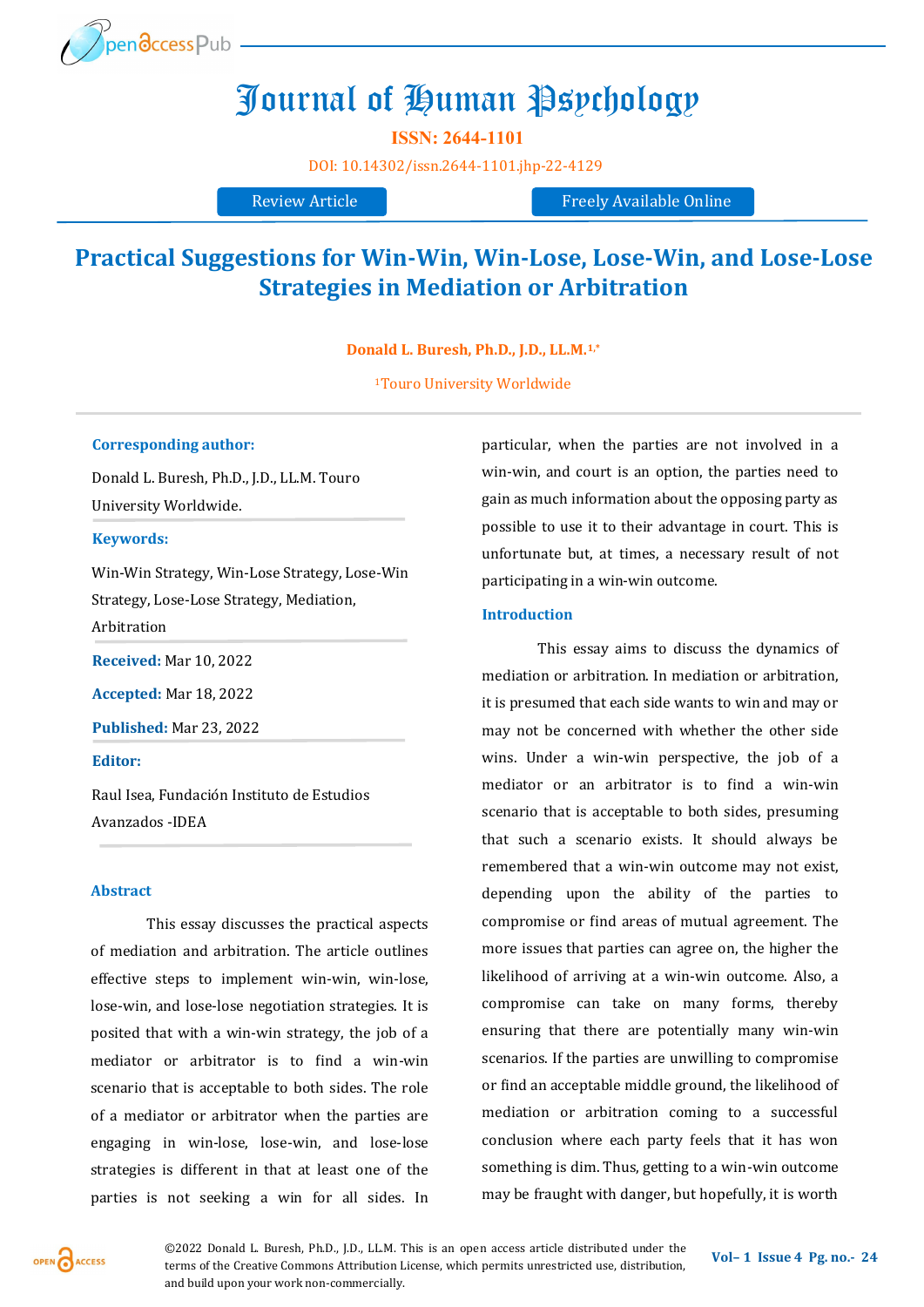

the risk in mediation or arbitration.

# *The Four Negotiating Strategies*

In this section, the win-win, win-lose, lose-win, and lose-lose strategies will be discussed in turn. This essay will not cover a win-win-win strategy where a win-win-win occurs when three or more parties stand to gain from a negotiation[1]. The reason is that analyzing the negotiating positions of three or more parties tends to make the analysis overly complicated. Thus, only the negotiating strategies for the two parties will be considered for this paper.

#### *Win-Win Strategy*

There are many excellent and popular texts proclaiming the virtues of the win-win strategy, where one such text was written by Ury and Fischer entitled, *Getting to Yes*[2,3,4,5,6]. A win-win is a result that is good for all parties that are involved in a given negotiation[7]. There are problems with the win-win strategy that should be recognized[8]. First and foremost, a party that purports to promote a win-win strategy can change its mind during the negotiations and revert to a win-lose strategy[9]. Although a party may claim that it is adhering to a win-win strategy, the truth is that when faced with another party that has replaced their win-win strategy with a win-lose strategy, the other party has put the first party in an untenable position[10]. Suppose the first party maintains a win-win strategy in the face of an alternative strategy. There is a distinct probability that it will lose because the other party is no longer interested in, or perhaps never was interested in, a win-win mediation or arbitration[11]. This means that when two parties are involved in a negotiation and are seemingly dedicated to pursuing win-win strategies, it is imperative that both parties periodically query the other party regarding whether that other party is continuing in its quest for a win-win outcome[12]. Testing a party's current negotiating strategy will depend upon the details of the respective parties' positions[13]. Individual negotiations demand creative ways for verifying that a party is adhering to its declared win-win strategy[14]. Suppose a party fails to make this inquiry, and the other party changes its strategy. In that case, it is likely that one party will be caught unaware of the change, thereby giving the other party a tactical advantage, an advantage that a party may or may not be able to overcome as the negotiation proceeds to the finish line[15]. Thus, both parties must query the other party periodically to pursue a win-win outcome.

A question of some importance is what is the first party to do if the other party deviates from a win-win strategy. There are three possibilities. First, a party can maintain a win-win strategy regardless of the strategy used by the other party[16]. This option has an element of risk because it does not consider the other party's strategy[17]. Also, the other party may construe that the first party is weak because the first party is ignoring the other party's stance[18]. The other party may exploit this weakness to gain an even greater advantage over the first party[19]. The first party can attempt to work with the other party to bring them back to a win-win[20]. However, as a mediator or an arbitrator, one should be keenly aware that once the other party has decided to pursue a strategy other than a win-win strategy, there is no guarantee that the other party will decide to abandon their new strategy in favor of a win-win strategy[21]. And even if the other party does decide to return to a win-win strategy, there is no assurance that the returning win-win strategy will be similar to the original win-win strategy[22]. The two win-win strategies can be dramatically different, sometimes as dissimilar as night is to the day[23]. The reason is that what constitutes a win under one win-win strategy may be structurally different than a win under a different win-win strategy[24]. The implication is that a win-win strategy is not unique[25].

#### *Win-Lose Strategy*

Second, when the first party realizes that the other party has changed its strategy from a win-win strategy to a win-lose strategy, there are three other options available to the first party. The first party could retain its win-win strategy or engage in a win-lose

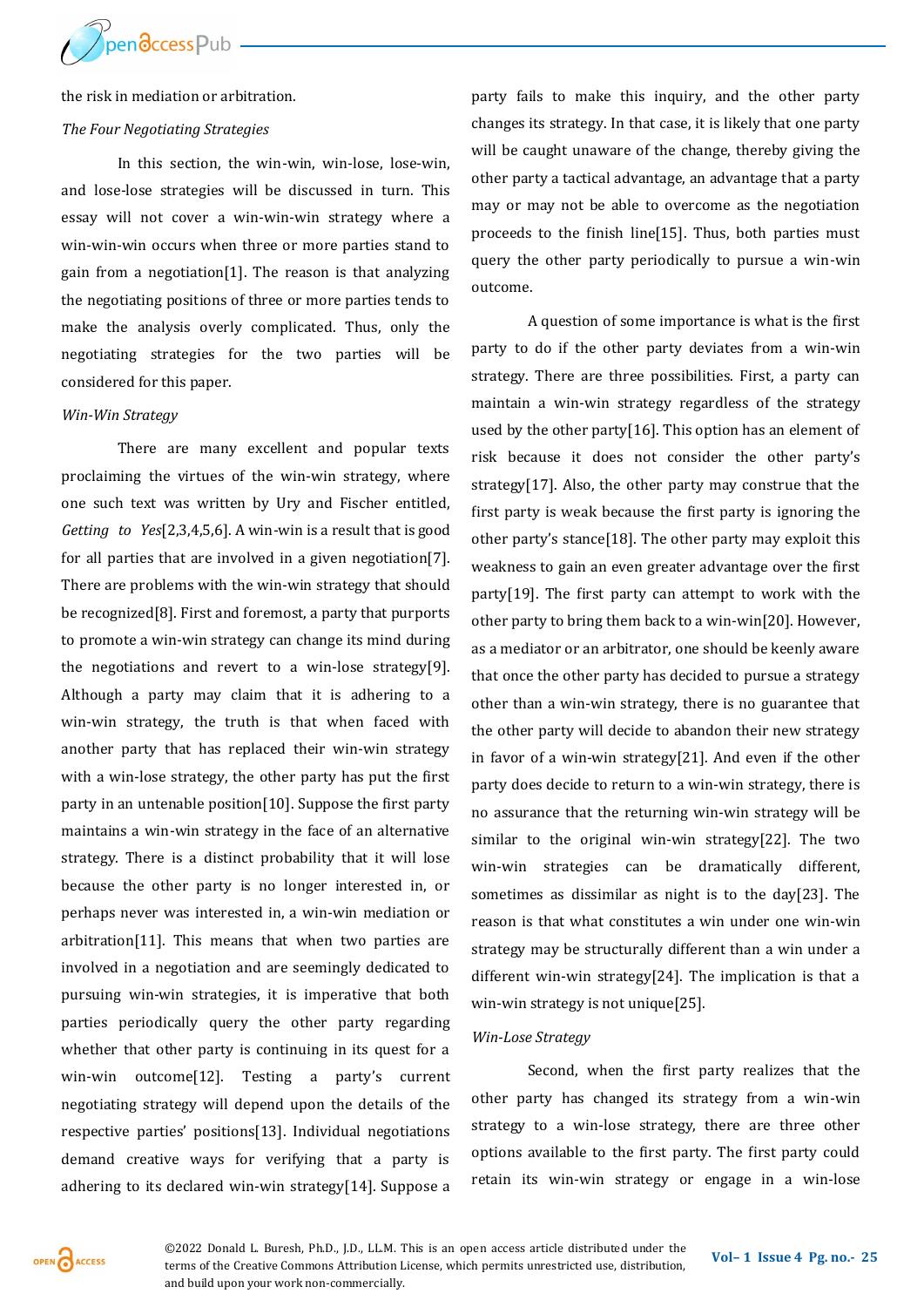

strategy, a lose-win strategy, or a lose-lose strategy[26]. The timeframe in which the first party decides to either remain with a win-win strategy or change its strategy to one of the three other possibilities depends on the negotiations' circumstances and the first party's commitment to its original win-win strategy[27].

A win-lose occurs when one party's gain results in the other party's loss[28]. Both parties are typically competing to take away or claim the most value from the mediation or arbitration[29]. A win-lose can be viewed as a "fixed-pie" situation where only a limited amount is distributed among the negotiating parties[30]. In game theory, a win-lose is also known as a zero-sum game[31].

In engaging in a win-lose strategy, the first party should recognize that the other party has betrayed its confidence by reverting to a win-lose strategy[32,33]. This betrayal should notify the first party that even if the other party returns to a win-win strategy, there is little reason to believe that the other party will stay with its revised win-win strategy for the remainder of the negotiations[34]. In essence, by changing their negotiating strategy, the other party has breached the trust of the first party, and trust once breached is challenging to restore, if at all[35,36].

One possible win-lose situation that needs to be discussed is when the other party espouses a win-win strategy, but in fact, desires an outcome that directly contradicts a win-win outcome[37]. In this instance, the first party may not know that the other party is intentionally or unintentionally engaging in a win-lose strategy[38]. For example, suppose that one party is an oil pipeline company attempting to construct a pipeline across Native American land. The Native Americans oppose the pipeline, citing that the land is sacred where the oil pipeline company is proposing to lay the pipe. One win-win solution to this conflict is for the pipeline company to inquire if there is any non-sacred land where the oil pipeline may be laid. If so, both parties would experience a win because the pipeline would not be laid on sacred land.

On the other hand, if all of the lands are sacred

where the oil pipeline could be laid, and there is no no-sacred land, then the actual strategy held by the Native Americans is a win-lose strategy even though the Native American negotiators may be advocating a win-win strategy to the oil pipeline company. There is neither non-sacred land nor acceptable sacred land to the Native American negotiators where it would be economically feasible for the oil pipeline company to lay the pipeline. In this example, a win-win does not seem within the realm of possibility because of an inconsistency in the espoused negotiating strategy of one of the parties[39,40,41].

Thus, a party must question whether the other party is indeed acting in accordance with its purported win-win strategy[42]. If the other party is seemingly embracing a win-win strategy, but its actions and positions reveal an alternative negotiating strategy in play, the first party can either attempt to convince the other party to behave consistently with its advertised win-win strategy or acknowledge that a win-win outcome is not possible and then change its negotiating strategy accordingly[43]. The decision of the first party to alter its negotiating strategy is a difficult one and should probably not be made without exploring within the time constraints of the negotiation the possible avenues for a successful win-win outcome[44].

#### *Lose-Win Strategy*

Third, a lose-win strategy is the same as the win-lose strategy, but not the winner from the loser's perspective[45]. According to Warschaw, a party employing a lose-win strategy procures what they want by losing[46]. A party that uses a lose-win strategy is likely a passive negotiator who does not desire to dominate because the thought of finishing first or winning frightens them[47]. In mediation or arbitration, a party involved in a lose-win strategy may not necessarily be acting in their own best interest, but when negotiating from an inferior societal or business position, a lose-win strategy may be in the best interest of the other party[48]. In other words, from the perspective of an inferior-superior interaction, a lose-win strategy may be disguised as a win-win strategy[49].

OPEN CACCESS

**©2022** Donald L. Buresh, Ph.D., J.D., LL.M. This is an open access article distributed under the **Vol–1** Issue 4 Pg. no. - 26 terms of the Creative Commons Attribution License, which permits unrestricted use, distribution, and build upon your work non-commercially.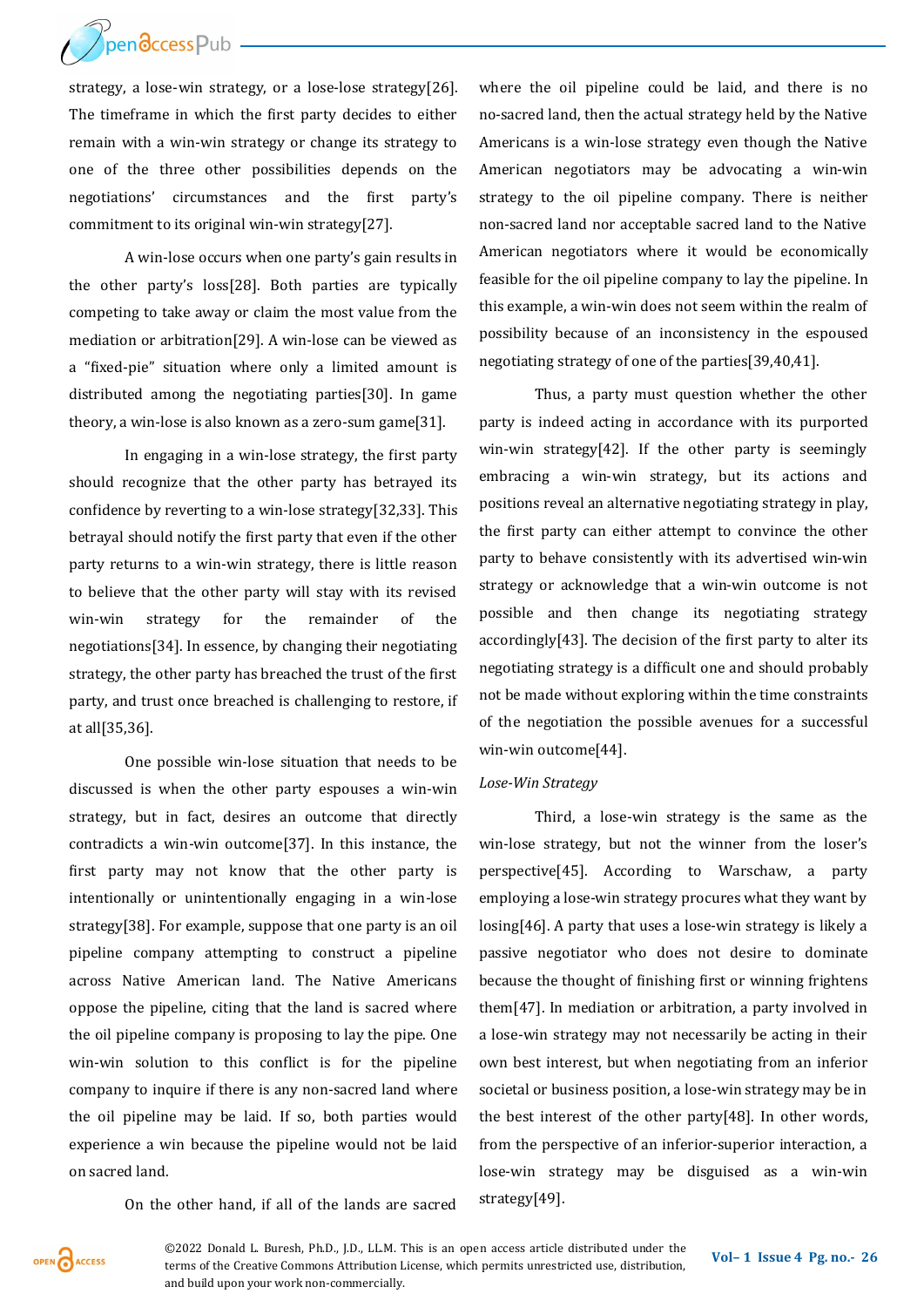*P*pendccess Pub

In analyzing the effectiveness of the lose-win strategy used by the other party, it is presumed that the first party is engaged in a win-win. The issue with the lose-win strategy, when advocated by the other party, is that the other party wants to lose and the first party to win[50]. On its face, if this situation occurs, the first party can make the mistake of thinking that the other party is giving the first party manna from heaven[51]. After all, the other party is seeking a loss. Why not take advantage of the situation where the first party eagerly embraces its win?[52] This situation could be construed to be a mistake that could adversely affect the negotiation outcome for the first party.[53]

Suppose the other party selects a lose-win strategy. In this case, it is probably better for the first party not to express too much enthusiasm, if only because such behavior could beperceived at best as gloating, or at worst, stomping on an underdog[54]. The preferred course of action for the first party is to inquire from the other party why they are engaging in a lose-win strategy or accept the third party's decision as an acknowledgment of the first party's superior position in society or in business[55]. Suppose the other party is unable or un willing to reveal the reasons for selecting the lose-win strategy. In that case, the first party should probably accept a win gracefully while reluctantly accepting the other party's decision[56]. In this manner, the other party can save face and keep its dignity intact[57].

#### *Lose-Lose Strategy*

Finally, there is the lose-lose strategy. A lose-lose is a result that is bad for all parties that are involved in a given negotiation[58]. A lose-lose is also known as a no-win strategy[59]. A lose-lose strategy is similar to a win-win strategy because just as there are multiple win-win strategies, there are also many distinct lose-lose strategies[60]. A lose-lose strategy is the hardest nego tiating strategy because most people detest losing[61]. The vast majority of individuals will not even consider a lose-lose strategy because it is repulsive and anathema[62]. The classic example of a lose-lose strategy is the "prisoner's dilemma," where two prisoners decide

whether to confess to a crime[63]. Neither prisoner knows what the other prisoner will do in the prisoner's dilemma[64]. The optimal outcome for the first prison is to confess while the other prisoner remains quiet[65]. In this case, the prisoner that confesses and implicates the other prisoner is set free, while the other prisoner, the one who remained quiet, goes to prison, receiving the maximum sentence[66]. The same scenario holds for the other prisoner[67]. However, if both prisoners confess to the crime, both prisoners are given the maximum sentence[68]. This is a lose-lose scenario[69]. If both prisoners choose not to confess, they are given a reduced sentence, which could be a win-win because the reduced sentence is less than the maximum sentence[70].

For a lose-lose strategy to be effective against a party dedicated to employing a win-lose strategy, a first-party must have nerves of steel and be willing to lose, not only something but everything[71]. The first party must impress the other party with the knowledge that if the first party is willing to lose something or everything, the other party will lose more than the first party, if not everything[72]. The success of the lose-lose strategy rests on the premise that the other party may be unwilling to lose everything or at least more than what will be lost by the first party[73]. One way to employ a lose-lose strategy is to force the other party to seriously consider the potential of losing everything or at least more than the other party is reasonably willing to lose[74]. Then, the first party may bring the other party back to its senses, returning the other party to a win-win strategy[75]. A lose -lose can also occur when both parties offer significant concessions early in the negotiation and then subordinate the bargaining positions of one of the parties, or the consequence of a miscommunication or misunderstanding[76].

When the first party engages in a lose-lose strategy, there is no guarantee that the other party will return to a win-win strategy[77]. Because of this fact, a first-party employing a lose-lose strategy must possess nerves of steel[78]. The first party must be willing to lose a great deal, if not everything[79]. Essentially, a lose-lose

OPEN CACCESS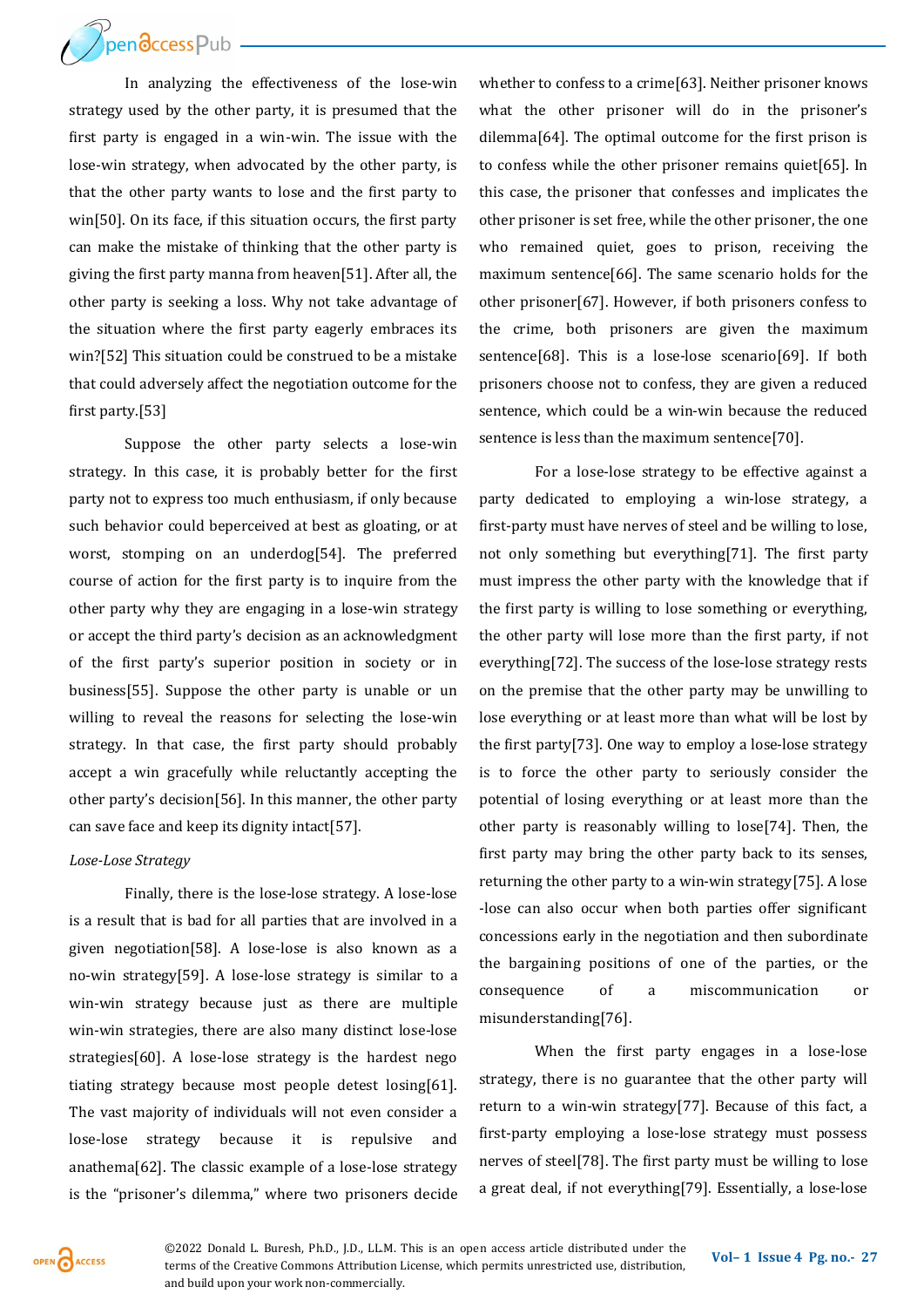Prendccess Pub

strategy can be likened to a balance of terror strategy during the Cold War, where the threat of nuclear war was sufficient to prevent mutually assured destruction[80].

One possibility of particular interest in a lose-lose scenario is when both parties lose something, but not everything. In this instance, a lose-lose scenario may be the best alternative to a negotiated agreement (BATNA)[81]. A BATNA refers to the optimal alternative course of action that a party can take if an agreement cannot be reached and the negotiations fail[82]. The opposite of a BATNA is the worst alternative to a negotiated agreement (WATNA)[83]. A BATNA may consist of diverse situations, including the suspension of negotiations, a transition to another negotiating party, an appeal to a court's ruling, conducting labor strikes, or forming alliances outside the negotiating process[84].

Each party loses something but potentially gains a much closer or more profound understanding of the other party[85]. According to the PON Staff, this is akin to the events in O. Henry's classic short story entitled "The Gift of the Magi.[86,87]" In the short story, a loving husband and wife are poor, but they both want to give each other the perfect Christmas gift[88]. The wife, Della, sells her beautiful long hair to buy her husband, Jim, a platinum watch chain for his gold watch, while Jim sells his gold watch to purchase a set of tortoiseshell hair combs for Della's beautiful long hair[89]. On its face, in a negotiation, the actions of both the husband and wife constitute a lose-lose outcome[90]. According to the PON Staff, in O. Henry's story, although both parties lost something, in the end, their love for each other increased[91]. A similar thing can happen in a negotiation. Although both parties may lose in a negotiated outcome, the act of losing may bring both parties together so that in future negotiations, a win-win is virtually assured[92].

# *What Is a First Party to Do When the Other Party Changes Its Negotiating Strategy?*

Suppose a party using a win-win strategy correctly concludes that the other party has altered its negotiating strategy from a win-win strategy to one of the three different strategies described above. In that case, the first party can select various options, including ending the negotiation and pursuing legal action in a court of law[93]. This is a BATNA[94] situation where the two parties may be asked by a court to engage in mediation before laying their case before a court of law[95].

## *Negotiation Outside Mediation or Arbitration*

Two possibilities need to be considered. First, the negotiation may occur in a context outside mediation or arbitration[96]. In this instance, the parties are negotiating with each other, not needing the services of a mediator or an arbitrator[97]. The parties are sufficiently mature to be able to negotiate without a third party acting as a referee or umpire[98]. This type of negotiation may be between sovereigns or in a business setting, where the parties understand the terms, conditions, and dynamics of a negotiation[99]. Although there may be some emotional attachment by the parties to the outcome of the negotiation, the parties are sufficiently experienced and responsible so that the presence of a mediator or an arbitrator may be unnecessary[100].

When separate sovereigns negotiate, the negotiations can be quite complex, depending on the issues being discussed. When sovereigns are involved in a negotiation, the negotiators for each sovereign are likely highly sophisticated individuals, well versed in negotiating strategy and tactics[101]. The timeline for such negotiations can be quite extended, sometimes taking decades to come to a successful conclusion[102]. For example, consider the negotiations between the United States and its allies and Iran that led to the signing of the Joint Comprehensive Plan of Action (JCPOA), commonly referred to as the "Iran nuclear deal[103]." During the negotiations, both sides possessed negotiators that were well-versed in the art of negotiation[104]. Due to the complexity of the issues involved and the desire to negotiate minute differences of opinion, the negotiation had the potential of becoming hopelessly mired due to potentially unforeseen consequences[105].

OPEN CACCESS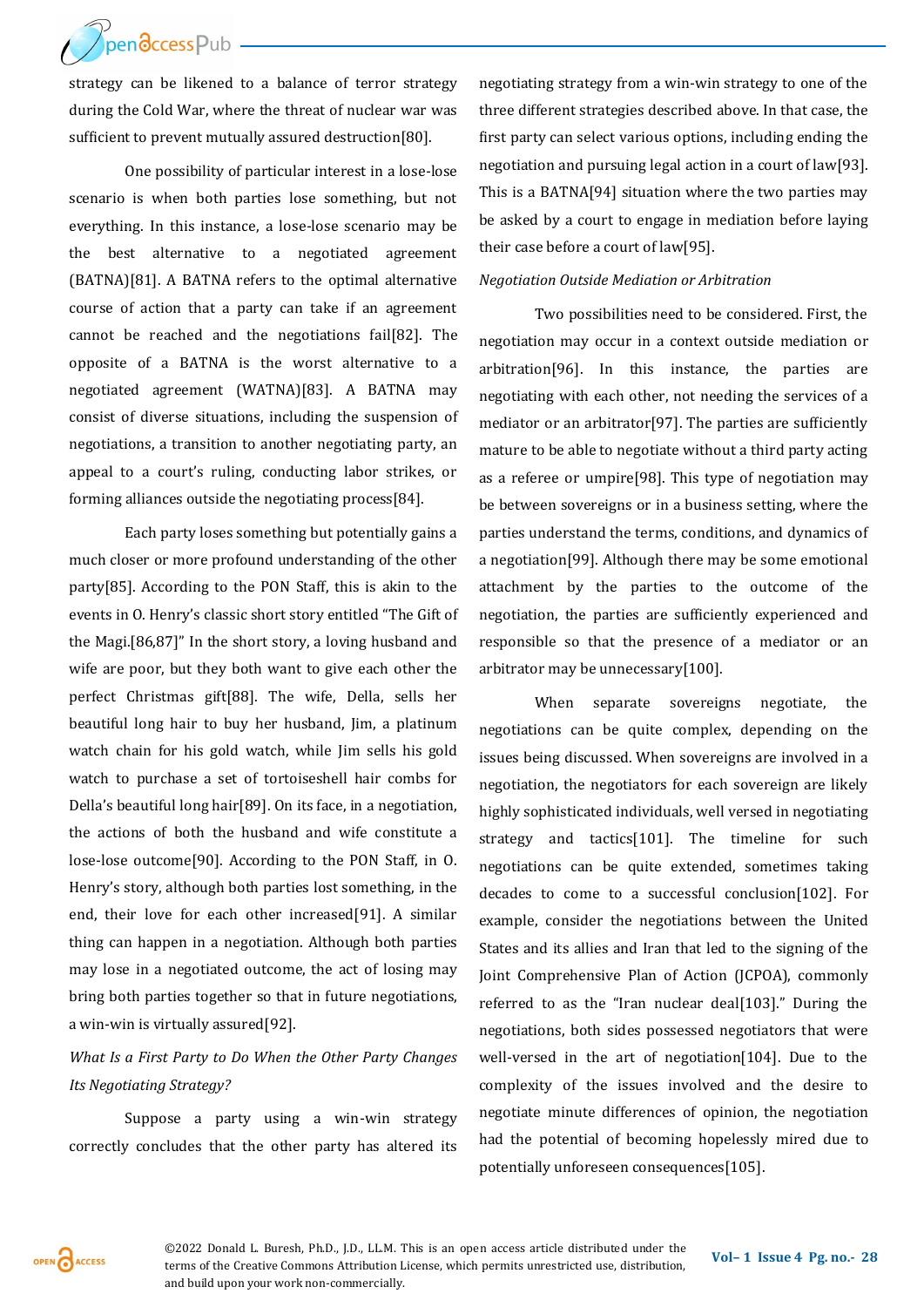

#### *Negotiation Inside Mediation or Arbitration*

In this instance, the first party should probably exploit the mediation to learn as much as possible about the other party's overt and hidden agendas[106]. The idea is that by seeking such knowledge, the first party can exploit that knowledge if and when the two parties go to court or binding arbitration. If the two parties are destined for a court date, the party that did not change their negotiating strategy should be intimately aware that there are winners in court or binding arbitration, and there are losers[107]. The non-changing negotiating strategy party should impress the other party that "the worst decision out of court is always better than the best decision in court[108]." The reason is that in court or binding arbitration, both parties lose control of the negotiation outcome. The court or the arbitrators determine the outcome rather than the parties.

Unfortunately, most people believe in the righteousness of their cause or position and fail to recognize that they can lose in court or binding arbitration [109]. This outcome is drilled into the heads of attorneys and aspiring attorneys from the moment they enter law school and is constantly being reinforced in their law practice[110]. In other words, a mediator, and more consciously an arbitrator, must be far more aware of this fact. Both parties will likely come out of the proceedings in court or arbitration firmly believing that they have lost something near and dear to their heart[111].

#### *Role of a Mediator or Arbitrator in a Negotiation*

The role of a mediator or an arbitrator is a delicate balance, intently searching the positions of both parties for a win-win if it exists at all[112]. A mediator or an arbitrator is obliged to guide both parties towards a win-win outcome, where each party feels but may not necessarily firmly believe that they have come out ahead, far better than they would if they had opted for adjudication in court or binding arbitration[113].

A mediator or an arbitrator should and ought not to take sides in a negotiation[114]. If a mediator or an arbitrator consciously or otherwise takes sides in a negotiation, one of the parties might catch wind of this

fact. Then, the negotiation dynamics change entirely from one where the mediator or arbitrator is disinterested to one where the mediator or arbitrator is a de facto advocate for one of the parties[115]. If this occurs, the response of the other party, the party that is not reaping the benefits of the mediator's or arbitrator's encouragement, is critical[116]. When a party realizes that a mediator or arbitrator is no longer disinterested, the party should probably either terminate the mediation if possible or seek new arbitrators when engaged in binding arbitration.

There is usually only one mediator in charge of the mediation process. If a mediator becomes biased regarding the mediation outcome, it is the responsibility of the adverse party to have the mediator removed or have the mediator resign[117]. Suppose the parties cannot agree on whether the mediator remains disinterested. In that case, the parties may have the option of going to court and letting a judge decide the fate of the mediator, presuming that the parties are in mediation by court order[118]. As previously stated, in court, there are winners, and there are losers, and the worst decision out of court is always better than the best decision in court[119]. Under certain circumstances, there is a distinct possibility that the court will not hold that the mediator is biased[120]. In this case, the moving party, or adverse party, should prepare for a contest in a court of law. The moving party should make every effort to gather as much information about the non-moving party's position as possible. The non-moving party will also likely be collecting valuable information about the moving party's position. In this instance, combat has already begun, where the outcome may not be to anyone's liking.

In binding arbitration, there are usually three arbitrators, where each party selects one of the arbitrators, and the two arbitrators select a hopefully neutral third arbitrator. It is this third arbitrator that is critical to a negotiation. Suppose that the third arbitrator decides to advocate for one party rather than as a neutral arbitrator. In this case, the adverse party might lose because of the arbitrator's decision[121]. In this instance,

OPEN CACCESS

**Vol– <sup>1</sup>Issue 4 Pg. no.-<sup>29</sup>** ©2022 Donald L. Buresh, Ph.D., J.D., LL.M. This is an open access article distributed under the terms of the Creative Commons Attribution License, which permits unrestricted use, distribution, and build upon your work non-commercially.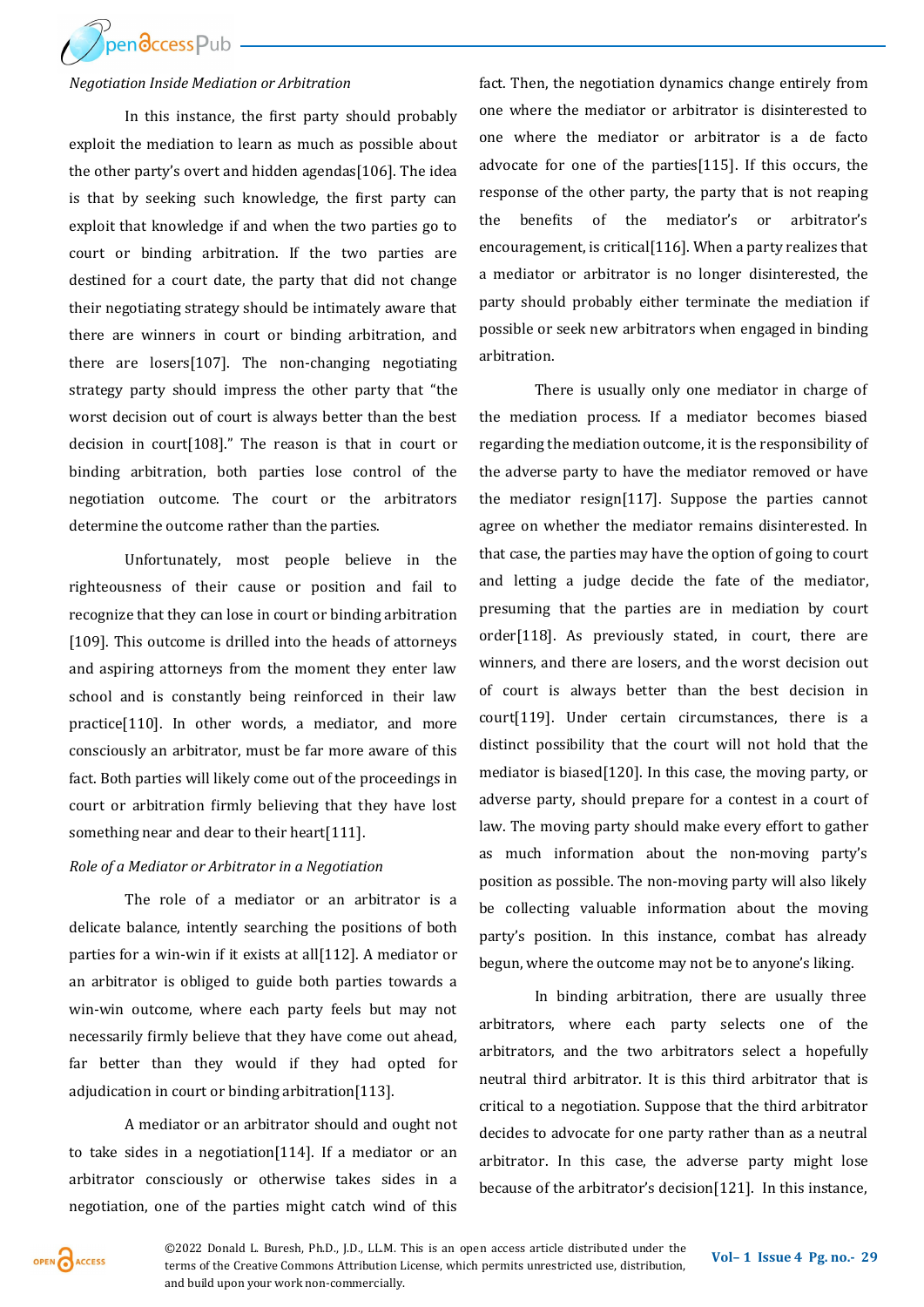

the adverse party should probably seek to remove the third arbitrator from the proceeding[122]. In fact, in the initial arbitration agreement, an expressed mechanism should be available to a party to remove an arbitrator if that arbitrator decides to take sides in the negotiation rather than seek a just outcome[123].

There are some risks associated with attempting to have an arbitrator removed. One of the parties could use the process to merely remove an arbitrator because the party does not like the likely final decision of the arbitration[124]. The initial arbitration agreement should probably expressly state that all arbitrators must agree that the third arbitrator is no longer neutral to avoid this negative possibility[125]. This result is doubtful to occur. This author's opinion is that the parties in binding arbitration should be able to nullify the arbitration process only for a good cause.

#### **Conclusion**

In conclusion, the parties must ensure that two possibilities do not occur in a negotiation. The first possibility is that a party changes its negotiation strategy from a win-win to a win-lose, lose-win, or lose-lose. This article highlights that if one party alters its negotiation strategy in midstream from a win-win strategy to a win-lose, lose-win, or lose-lose strategy, the other party is well advised to also change its strategy to a win-lose or a lose-lose strategy with the intent of forcing the other party back into a win-win strategy, hopefully, the same as the original win-win strategy. A party should not move from a win-win strategy to a lose-win strategy when the other party changes its negotiation strategy unless the other party goes to a win-lose strategy, and the

First party is content with losing. The second possibility is that a mediator or a third arbitrator may become an apparent advocate for one of the two parties. In this instance, it is advised that the party that is not the recipient of this change of position immediately attempt to either end the negotiation and immediately go to court, use the negotiation to extract valuable information from the other party to be used in court, or have the mediator or third arbitrator replaced with a neutral mediator or arbitrator. There are seemingly no other options available.

#### **Acknowledgments**

The author wishes to acknowledge Dr. Shelia Lewis and Dr. Aldwin Domingo. This paper is a consequence of the author teaching a course in negotiation at Touro University Worldwide. Many of the insights gained by the author are the result of teaching that course.

## **Miscellaneous Considerations**

#### **Author Contributions**

The author has read and agreed to the published version of the manuscript.

#### **Funding**

This research received no external funding.

# **Institutional Review Board Statement**

Not applicable.

#### **Informed Consent Statement**

Not applicable.

#### **Conflicts of Interest**

The author declares no conflict of interest.

#### **Abbreviation**s

BATNA-Best Alternative to a Negotiated Agreement

JCPOA- Joint Comprehensive Plan of Action

WATNA-Worst Alternative to a Negotiated Agreement

#### **References**

- 1. *Win-Win-Win*, The Free Dictionary, (Online ed. n.d.), *available at* https://idioms.thefreedictionary.com/ win-win-win.
- 2. William L. Ury, Roger Fisher, & Bruce Patton, GETTING TO YES: NEGOTIATING AGREEMENT WITHOUT Giving In (Houghton Mifflin Harcourt; 2nd ed. 1992).
- 3. Chris Voss, & Tahl Raz, Never Split the Difference: Negotiating as if Your Life Depended on It (VOSS/RAZ, 2017).
- 4. HERB COHEN, NEGOTIATE THIS! BY CARING, BUT NOT T-H-A-T Much (Warner Business Books 2003).



**©2022** Donald L. Buresh, Ph.D., J.D., LL.M. This is an open access article distributed under the **Vol–1 Issue 4 Pg. no. -** 30 terms of the Creative Commons Attribution License, which permits unrestricted use, distribution, and build upon your work non-commercially.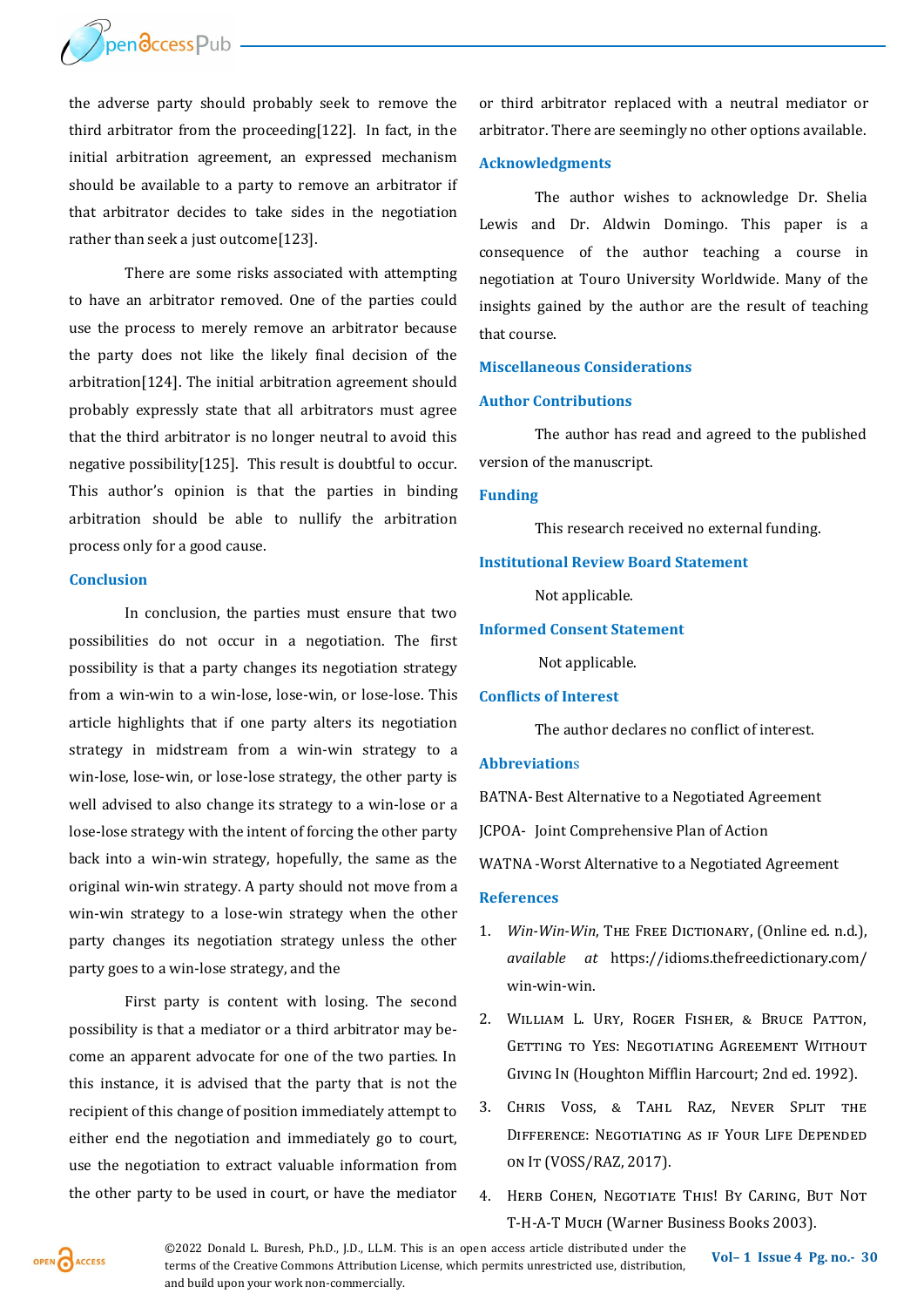pendccess Pub

- 5. Gerard I. Nierenberg, The Complete Negotiator (Barnes & Noble Books 1986).
- 6. Chester L. Karrass, The Negotiating Game (Thomas Y. Crowell Publishers 1970).
- 7. *Win-Win*, Cambridge Dictionary (Online ed. n.d.), *available at* https://dictionary.cambridge.org/us/ dictionary/english/win-win.
- 8. Andrew Cox, *The Problem with Win-Win*, IIAPS White Paper, (2014), *available at* http://www.iiaps.org/ pdf/WP-ProblemWinWin.pdf.
- *9. Id.*
- *10. Id.*
- 11. Naila Kabeer, & Luisa Natali, *Gender Equality and Economic Growth: Is there a Win-Win?*, IDS Working Papers, (September 23, 2013), *available at* https:// onlinelibrary.wiley.com/doi/abs/10.1111/j.2040- 0209.2013.00417.x.
- 12. Leigh L. Thompson, The Mind and Heart of the NEGOTIATOR (Pearson Publishing 6th ed. 2014).
- 13. Gerard I. Nierenberg, *supra*, note 5 at 188-193.
- *14. Id.*
- 15. Leigh L. Thompson, *supra*, note 12.
- 16. Stephen Covey*, 'The 7 Habits of Highly Effective People' Update: A Win-Win Is Always The Best Negotiating*  Strategy, ENTREPRENEUR, (May 26, 2020), available at https://www.entrepreneur.com/article/349409.
- *17. Id.*
- *18. Id.*
- *19. Id.*
- *20. Id.*
- *21. Id.*
- 22. PON Staff, Win Win Negotiation: Managing Your Counterpart's Satisfaction: How to Manage Expectations to Create a Win Win Negotiation, PROGRAM ON NEGOTIAtion | Harvard Business School, (June 21, 2021), available at https://www.pon.harvard.edu/daily/winwin-daily/win-win-negotiations-managing-yourcounterparts-satisfaction/.
- *23. Id.*
- 24. Katie Shonk, 5 Win-Win Negotiation Strategies, PROGRAM ON NEGOTIATION | HARVARD BUSINESS SCHOOL, (October 13, 2020), available at https:// www.pon.harvard.edu/daily/win-win-daily/5-winwin-negotiation-strategies/.
- *25. Id.*
- 26. Brad Spangler, Win-Win / Win-Lose / Lose-Lose Situations, BEYOND INTRACTABILITY, (January 2013), available at https://www.beyondintractability.org/ essay/win-lose.
- *27. Id.*
- 28. Win-Lose, NEGOTIATION EXPERTS (Online ed. n.d.), available at https://www.negotiations.com/ definition/win-lose/.
- *29. Id.*
- *30. Id.*
- 31. Will Kenton, Zero-Sum Game, INVESTOPEDIA, (December 28, 2020), available at https:// www.investopedia.com/terms/z/zero-sumgame.asp.
- 32. Stephen Covey, supra, note 16.
- 33. Monica A, Frank, When You Have Been Betrayed, Excel at Life, (2004), available at https:// www.excelatlife.com/articles/betrayed.htm.
- *34. Id.*
- 35. Mara Olekalns, & Philip Smith, Preventing Betrayal and Promoting Trust: A Social Exchange Analysis of Strategic Focus in Negotiation, IACM 2007 MEETINGS Paper, (December 05, 2007), available at https:// papers.ssrn.com/sol3/papers.cfm? abstract\_id=1038221.
- 36. E. B. Johnson, If You've Betrayed Someone You Love: This Is How to Come Back, LV DEVELOPMENT, (November 13, 2019), available at https:// medium.com/lady-vivra/how-to-come-back-frombetraying-someone-b3bf04e5d828.
- 37. Michael Wheeler, Negotiating When the Rules Suddenly Change, WORKING KNOWLEDGE: HARVARD

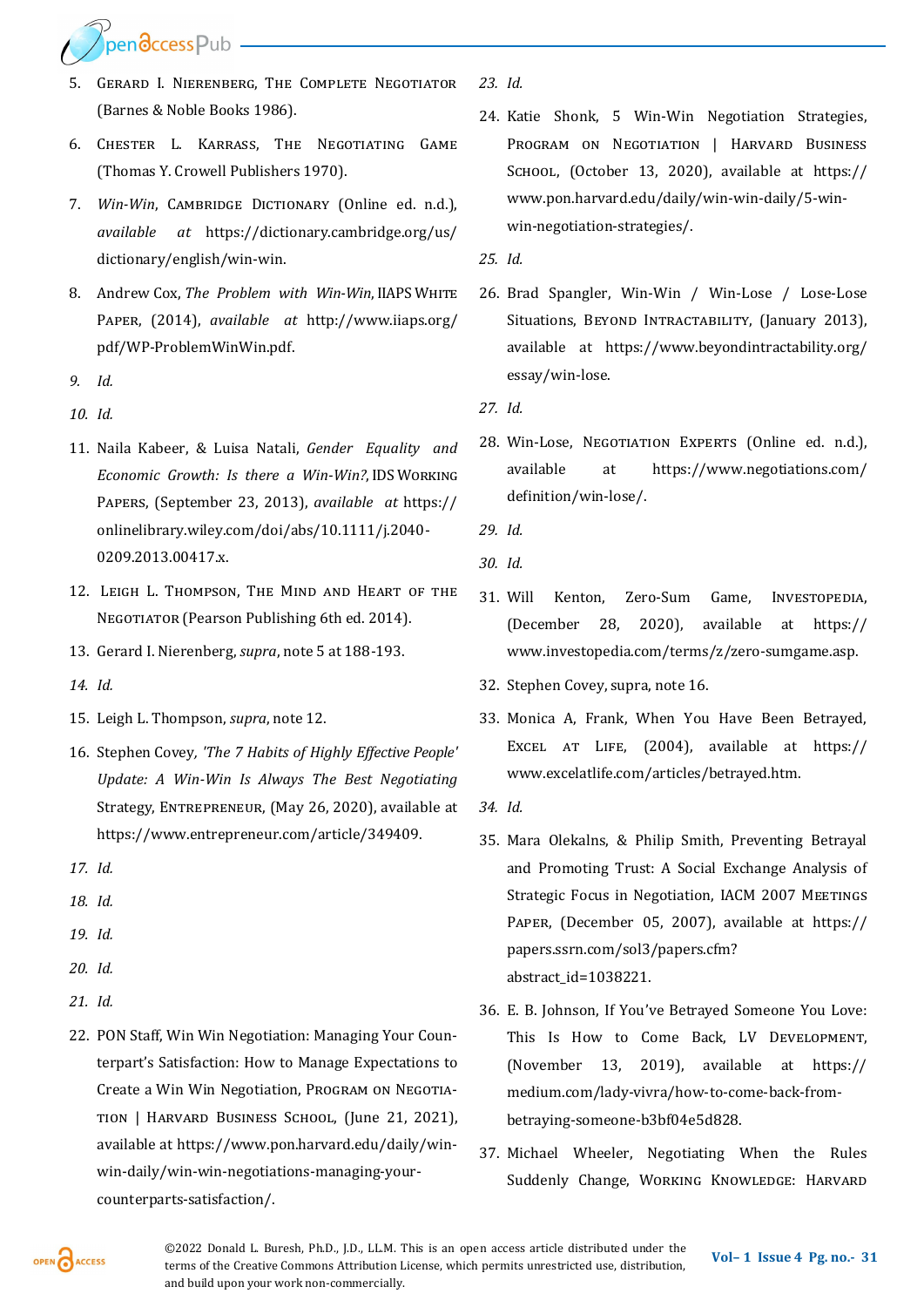Business School, (September 11, 2006), available at https://hbswk.hbs.edu/item/negotiating-when-therules-suddenly-change.

*38. Id.*

Ppendccess Pub

- 39. Melissa Denchak, What Is the Keystone XL Pipeline?, Natural Resources Defense Council, Inc., (January 20, 2021), available at https://www.nrdc.org/stories/ what-keystone-pipeline.
- 40. CBS News Staff, A look at the history of the Keystone XL pipeline expansion, CBS News, (January 17, 2021), available at https://www.cbc.ca/news/canada/ timeline-keystone-xl-pipeline-1.5877117.
- 41. Jacob Newton, History of the Keystone XL: Nothing but a Pipe Dream, KELOLAND.COM ORIGINAL, (June 11, 2021), available at https://www.keloland.com/ keloland-com-original/history-of-the-keystone-xlnothing-but-a-pipe-dream/.
- 42. Stephen Covey, supra, note 16.
- 43. Michael Wheeler, supra, note 37.
- *44. Id.*
- 45. Lose-Win, Negotiation Experts (Online n.d.), available at https://www.negotiations.com/ definition/lose-win/.
- 46. Tessa Albert Warschaw, Winning by Negotiation (McGraw-Hill Publishers 1980).
- *47. Id.*
- *48. Id.*
- 49. Candice Graydon, Madison Stange & Mike J. Dixon, Losses Disguised as Wins Affect Game Selection on Multiline Slots, 34 Journal of Gambling Studies 1377–1390, (May 05, 2018), available at https:// link.springer.com/article/10.1007/s10899-018-9773 -z.
- 50. Tessa Albert Warschaw, supra, note 46.
- *51. Id.*
- *52. Id.*
- 53. Calum Coburn, Negotiation Styles, NEGOTIATION EXPERTS, (n.d.), available at https://

www.negotiations.com/articles/negotiation-conflictprofiles/.

- 54. Howard F. Van Zandt, How to Negotiate in Japan, Harvard Business Review, (November 1970), available at https://hbr.org/1970/11/how-tonegotiate-in-japan?registration=success.
- *55. Id.*
- 56. Richard Lewis, What You Should Know About Negotiating With Japanese, Business Insider, (May 08, 2014), available at https:// www.businessinsider.com/negotiating-with-japanese -2014-5.
- *57. Id.*
- 58. Lose-Lose, CAMBRIDGE DICTIONARY (Online ed. n.d.), available at https://dictionary.cambridge.org/us/ dictionary/english/lose-lose.
- 59. Leon F. Selzer, Two Ways to "Win" in a No-Win Situation, Psychology Today, (January 28, 2013), available at https://www.psychologytoday.com/us/ blog/evolution-the-self/201301/two-ways-win-in-no -win-situation.
- *60. Id.*
- 61. Colin Shaw, We All Hate Losing Here's Why, Beyond PHILOSOPHY, (February 21, 2017), available at https://beyondphilosophy.com/hate-losing-heres/.
- *62. Id.*
- 63. Brad Spangler, supra, note 26.
- *64. Id.*
- *65. Id.*
- *66. Id.*
- *67. Id.*
- *68. Id.*
- *69. Id.*
- *70. Id.*
- 71. PON Staff, When Lose-Lose is the Best Alternative to a Negotiated Agreement (BATNA), Program on NEGOTIATION | HARVARD LAW SCHOOL, (May 25, 2021),

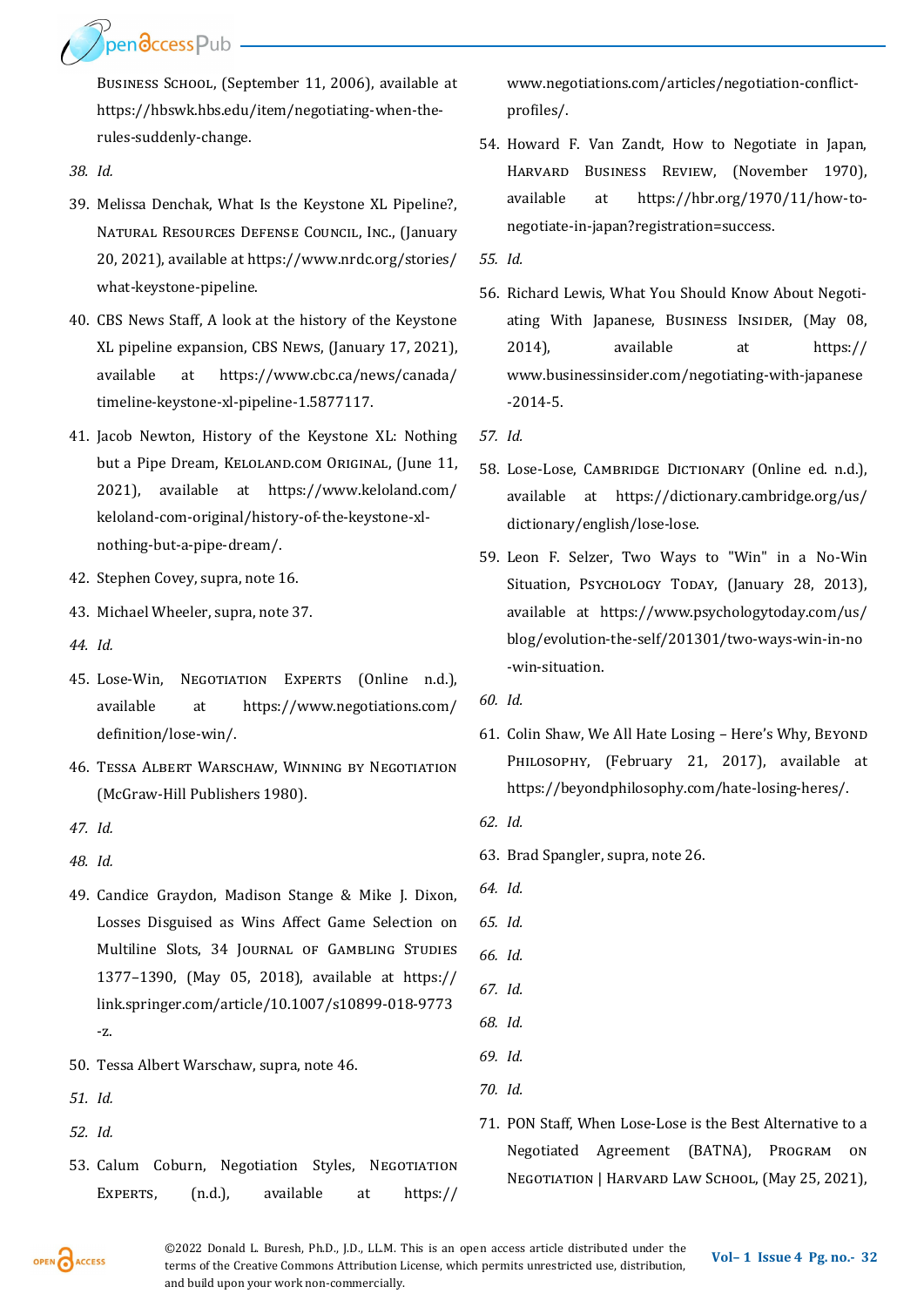pendccess Pub

available at https://www.pon.harvard.edu/daily/ mediation/when-lose-lose-wins/.

- *72. Id.*
- 73. ADR Times Staff, Lose Lose Situations, Alternate Dispute Resolution Times, (June 09, 2021), available at https://www.adrtimes.com/lose-lose-situations/.
- *74. Id.*
- *75. Id.*
- *76. Id.*
- 77. Steve Roberts, What Is Win-Win Negotiation?, NEGOTIATION EXPERTS, (December 14, 2020), available at https://www.negotiations.com/articles/ win-win-settlements/.
- 78. Jim Schleckser, The Secrets to Lose-Lose Negotiation, Inc.,  $(May \ 02, \ 2017)$ , available at https:// www.inc.com/jim-schleckser/the-secrets-to-lose-lose -negotiation.html.
- *79. Id.*
- 80. Tom de Castella, How Did We Forget about Mutually Assured Destruction?, BBC News, (February 15, 2012), available at https://www.bbc.com/news/ magazine-17026538.
- 81. PON Staff, supra, note 71.
- 82. William L. Ury, Roger Fisher, & Bruce Patton, supra note 2.
- 83. Jose Neves, John Zeleznikow, and Henrique Vicente, Interdisciplinary Perspectives on CONTEMPORARY CONFLICT RESOLUTION (IGI Global 2016).
- *84. Id.*
- 85. PON Staff, supra, note 71.
- *86. Id.*
- 87. O. Henry, *The Gift of the Magi*, Reprinted in American LITERATURE and Originally Appearing in THE NEW YORK SUNDAY WORLD, (December 10, 1905), *available at* https://americanliterature.com/author/o-henry/ short-story/the-gift-of-the-magi.

*88. Id.*

*89. Id.*

- 90. PON Staff, supra, note 71.
- *91. Id.*
- *92. Id.*
- 93. *See generally*, John Barkai, *The Art of Negotiation*, University of Hawaii Law School (n.d.), *available at* http://www2.hawaii.edu/~barkai/HO/NEG-HO% 20EMBA.doc.
- 94. Id
- 95. Thomas I. Elkind, *To Mediate in Court or out of Court,*  That Is the Question, FINANCIER WORLDWIDE (Oct. 2015), *available at* https:// www.financierworldwide.com/to-mediate-in-court-or -out-of-court-that-is-the-question#.YeiUXOpMGF4.
- 96. See generally, STEPHEN B. GOLDBERG, FRANK E.A. Sander, Nancy H. Rogers, Sarah Rudolph Cole, Dispute Resolution: Negotiation, Mediation and OTHER PROCESSES (Wolters Kluwer 6th ed. 2012).
- *97. Id.*
- *98. Id.*
- 99. Jeswald Salacuse, *Lessons for Business Negotiators: Negotiation Techniques from International Diplomacy*, HARVARD LAW SCHOOL DAILY BLOG (Dec. 16, 2021), *available at* https://www.pon.harvard.edu/daily/ dealmaking-daily/the-art-of-deal-diplomacy/.

*100.Id.*

- 101.*See generally*, Louis T. Wells, Jr., *Negotiating with Third World Governments*, Harvard Business Review (Jan. 1977), *available at* https://hbr.org/1977/01/ negotiating-with-third-world-governments.
- 102.Arms Control Association Staff, *Timeline of Nuclear*  **Diplomacy With Iran, ARMS CONTROL ASSOCIATION,** (July 2021), *available at* https:// www.armscontrol.org/factsheets/Timeline-of-Nuclear-Diplomacy-With-Iran.
- 103.Kali Robison, *What Is the Iran Nuclear Deal?*, Council on Foreign Relations, (June 29, 2021), *available at*